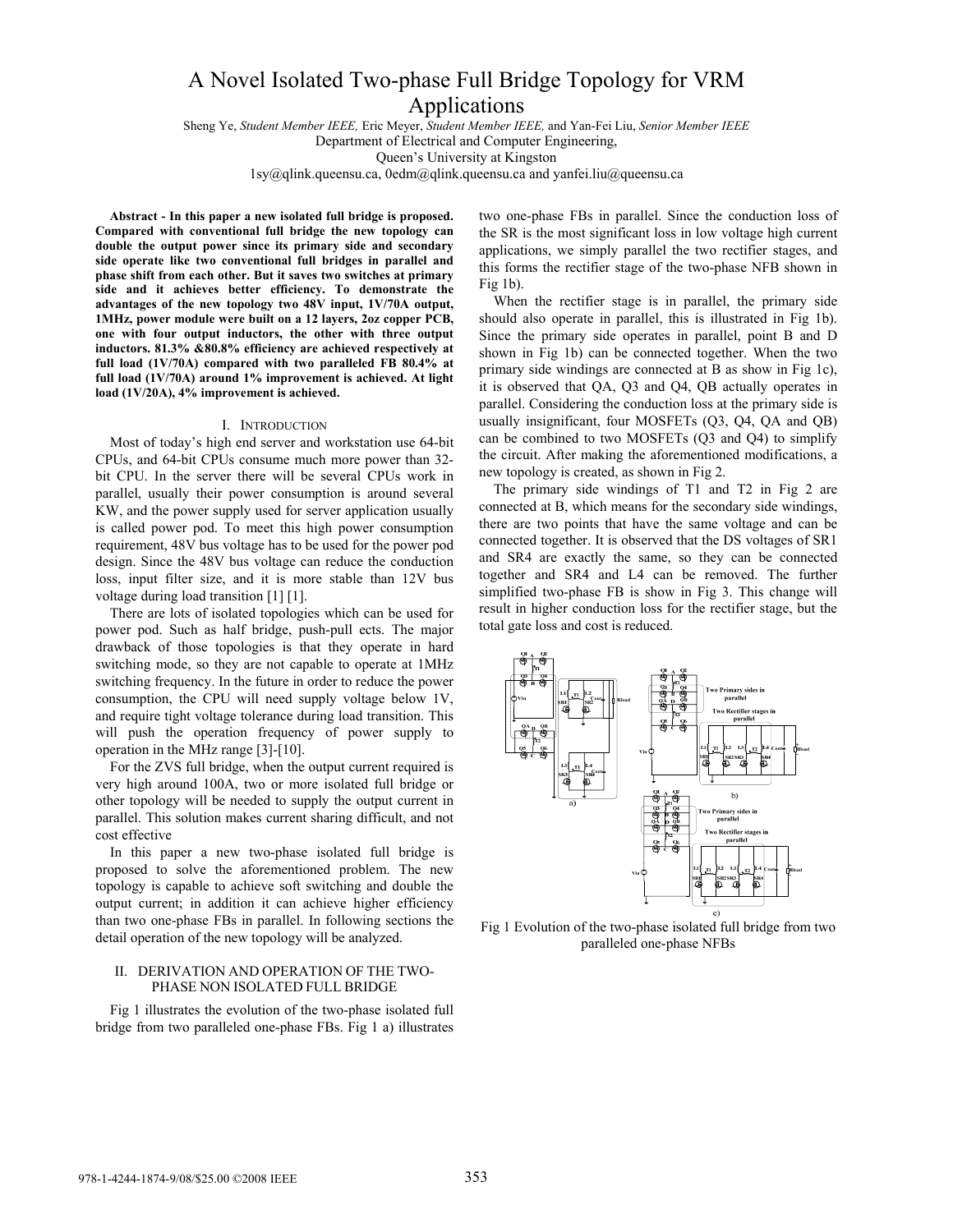

Fig 2 Proposed new twophase isolated full bridge

Fig 3 Two-phase isolated full bridge with simplified rectifier stage

Fig 4 depicts the key waveforms of the two-phase FB. There are thirteen operation modes and they will be analyzed in detail in section III. In Fig 4  $V_{GSO1}$ - $V_{GSO6}$  are the gate driving signals of corresponding MOSFETs in Fig 2, Ip1 and Ip2 represent the current goes through the primary windings of transformer T1 and T2 shown in Fig 2.

The synchronous MOSFET driving signal VGSSR1&SR4,  $V_{GSSR2}$ , and  $V_{GSSR3}$  are generated by the voltages  $V_A$   $V_B$   $V_C$ from point A, B, C respectively as shown in Fig 2. SR1 and SR4 are driven by the same driver because they operate in parallel.



Fig 4 Key waveforms of the two-phase NFB operating in phase shift mode.

#### III. OPERATION MODES

In this section the operation modes of the new topology are analyzed in detail, and the impact of transformer's leakage inductance on the SR body diode conduction time will also be discussed. There are a total of thirteen operation modes. The thirteen operation modes are in correspondence with the key waveforms shown in Fig 4. In the analysis T1 and T2 represent the two transformers in Fig 2, and Ip1 and Ip2 represent the current goes through the primary windings of transformer T1 and T2.

The first state is shown in Fig 5 from t0- t1. In this operation mode Q1, Q4, Q5, SR2, SR3 are on. Q2, Q3, Q6 SR1 and SR4 are off. Energy is transferred by transformer T1 and T2 from the primary side to the secondary side. Two transformers operate in parallel and the input current flows to the load side directly. The current stress of the output inductors and the SRs is reduced as a result. During this time interval the current in Q1 and Q5 both conduct through Q4 causing the current stress of Q4 to be doubled compared to that of Q1 and Q5

The second state t1-t2 is shown in Fig 6. In this operation mode Q4 is turned off at t1 to prepare for the zero voltage turn-on of Q3. The load current reflected from the secondary side begins charging C4 while discharging C3. The voltage at point  $B(V_B)$  increases linearly from 0 to Vin. The gate voltage of SR1 and SR4 also begins to increase, and SR1 and SR4 will be turned on after their gate voltage increases above the threshold. However, due to the leakage inductance, SR1 and SR4 will not share the load current after they are turned on. In this transition, the gate capacitors of SR1 and SR4 are charged by a constant current source and their gate loss can be reduced.



The third mode is from t2-t3 illustrated in Fig 7. When the voltage across Q3 equals zero, Q3 is turned on with ZVS at t2.

The fourth state is shown in Fig 8. Q5 is turned off at t3 to prepare for the ZVS turn-on of Q6. The energy stored in the leakage inductance of T2 charges C5 and discharges C6. The voltage at point C  $(V<sub>C</sub>)$  decreases from Vin to 0. The gate voltage of SR3 also begins to decrease, and its body diode begins conducting for a short period of time after its gate voltage reduces below the threshold. This time interval should be as small as possible.



The fifth state is shown in Fig 9. Q6 is turned on at t4 after the voltage across it becomes zero. The primary side current of T2 can not change direction instantly after Q6 is turned on. Thus Vin is applied across the leakage inductance of T2 before the primary side current -Ip2 changes to +Ip2. The body diode of SR3 is conducting and will be turned off after - Ip2 changes to +Ip2.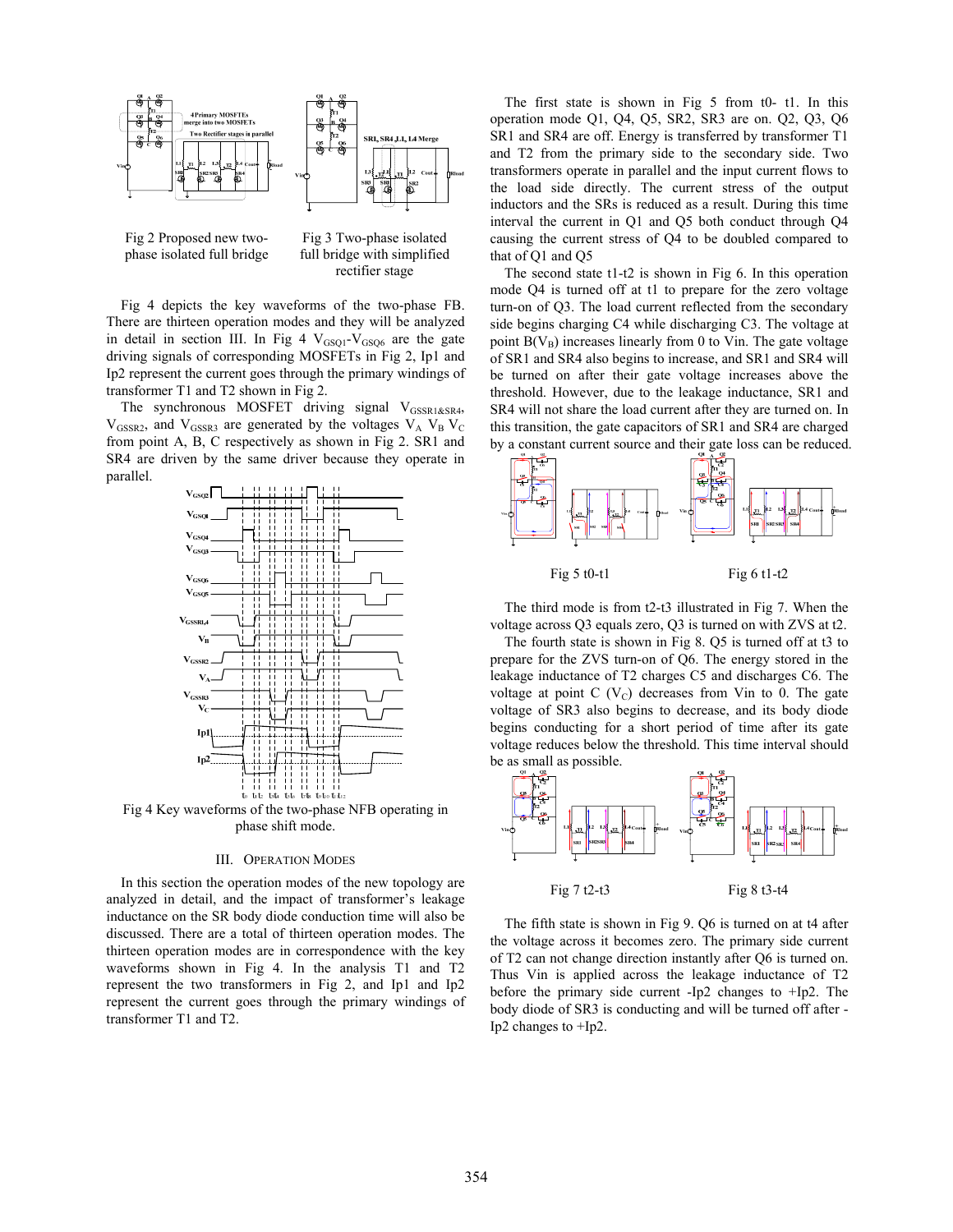The sixth state is shown in Fig 10. Q6 is turned off at t5 to prepare for the ZVS turn-on of Q5. The load current reflected from secondary side charges C6 and discharges C5. Vc increases from 0 to Vin. The gate voltage of SR3 also increases. SR3 is turned on after its gate voltage increases above the threshold; however SR3 will not conduct the load current immediately after it is turned on due to the leakage inductance.



The seventh state is shown in Fig 11. Q5 is turned on at t6 after the voltage across it becomes zero. At this time the primary side and secondary side of T2 are both shortened, SR3 begins to share the load current.



The eighth state is shown in Fig 12. Q1 is turned off at t7 to prepare for the ZVS turn-on of Q2. The energy stored in the leakage inductance of T1 charges C1 and discharges C2. The voltage at point A  $(V_A)$  decreases from Vin to 0. The gate voltage of SR2 also decreases and its body diode begins to conduct for a very short time after its gate voltage reduces below the threshold.

The ninth state is shown in Fig 13. Q2 is turned on at t8 after  $V_A$  decreases to 0. Due to the leakage inductance the primary current Ip1 can not change direction instantly; Vin will be applied across the leakage inductance of T1 before Ip1 completely changes to –Ip1. After Ip1 changes to –Ip1, SR2 is turned off completely and T1 begins to transfer energy to the secondary side.

The tenth state is shown in Fig 14. Q2 is turned off at t9 to prepare for the ZVS turn-on of Q1, the load current reflected from the secondary side charges  $C2$  and discharges  $C1$ .  $V_A$ increases from 0 to Vin. The gate voltage of SR2 also begins to increase and SR2 is turned on after its gate voltage increases above the threshold; However, SR2 will not conduct the load current after it is turned on due to the leakage inductance



The eleventh state is shown in Fig 15. Q1 is turned on at t10 after the voltage across it becomes zero. The primary windings of T1 are shortened, the primary side and secondary side are decoupled, and SR2 begins to conduct the load current.

The twelfth operation state is shown in Fig 16. Q3 is turned off at t11 to prepare for the ZVS turn-on of Q4. The energy stored in the leakage inductance of T1 and T2 charges C3 and discharges C4.  $V_B$  decreases from Vin to 0. The gate voltage of SR1 and SR4 also begins to decrease, and their body diodes begin to conduct for a very short time after their gate voltages reduce below the threshold.



The thirteenth state is shown in Fig 17. After the voltage across Q4 becomes zero, Q4 is turned on with ZVS at t12. Due to the leakage inductance primary current can not change its direction instantly, Vin is applied across the leakage inductance of T1 and T2 and the primary current of T1:-Ip1 changes to +Ip1 and T2: +Ip2 changes to –Ip2. SR1 and SR4 are turned off completely after the primary currents of T1 and T2 change direction completely and both transformers T1 and T2 begin to transfer energy to the secondary side. At this point one cycle is completed.



Fig 17 t12-t13

## IV. ZERO VOLTAGE TRANSITION

From the analysis in the previous sections it is shown that the Q1, Q3 and Q5 are leading leg MOSFETs. Q2, Q4 and Q6 are lagging legs MOSFETs. The output capacitors of the lagging leg MOSFETs are discharged by the energy stored in the leakage inductance, so it is more difficult for them to achieve zero voltage turn-on. The detail analysis will be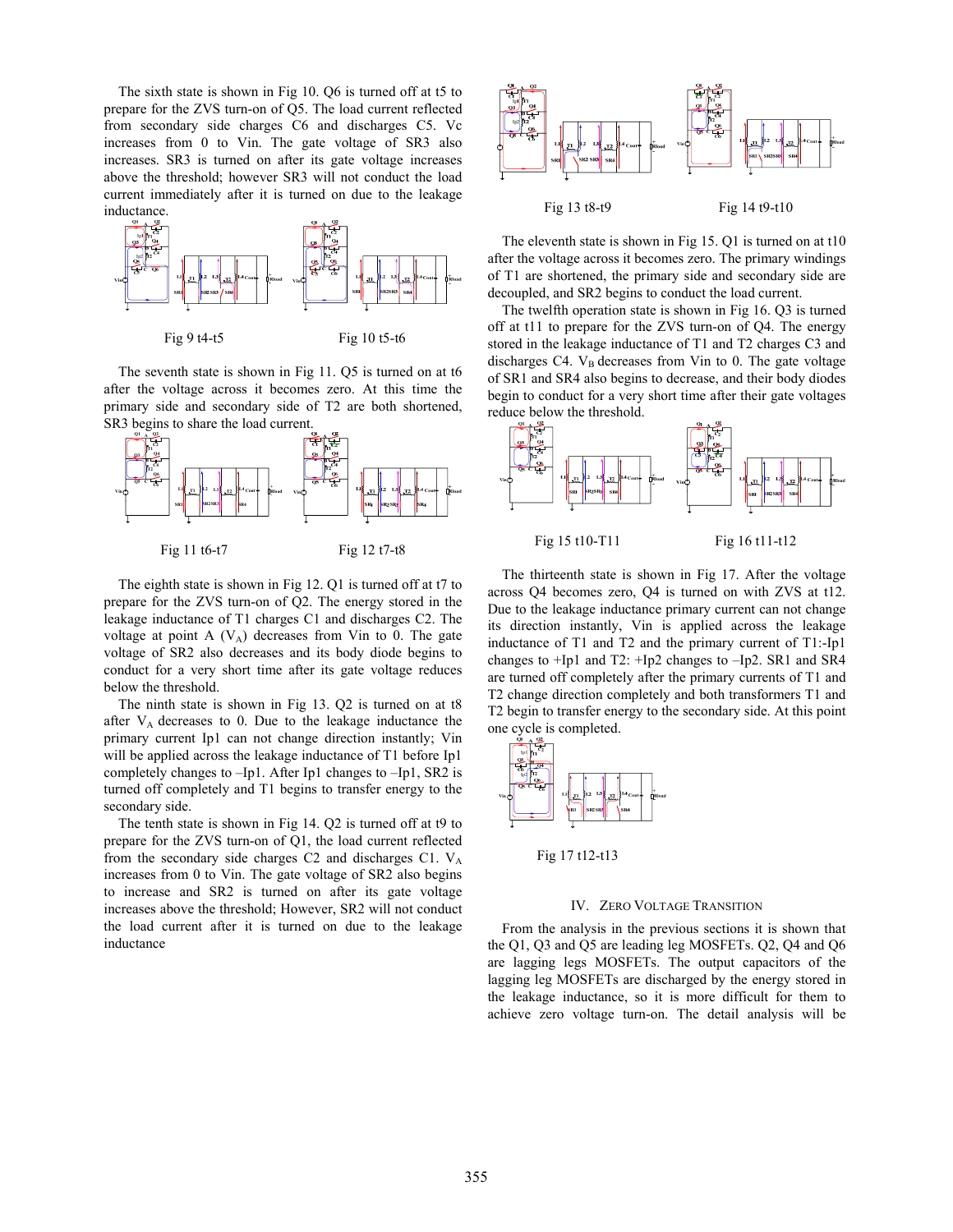discussed in this section.

#### *A. Leading legs transition [t9-t10]*

The transition paths of the leading leg are shown in Fig 14, Q2 is turned off to prepare for the zero voltage turn on of Q1. The current reflected from the secondary side charges C2 and discharges C1. During this transition the time required to charge C2 to Vin and discharge C1 from Vin to zero voltage is dependent on the load current. Since this time interval is very short, it can be assumed that the charge current is constant during the transition. Equations (1) and (2) can be used to calculate the voltage across C1 and C2, assuming  $C1=C2$ , (3) can be used to calculate the dead time needed to achieve zero voltage switching. Equation (3) is derived based on the assumption that during the duration of [t9~t10], the current is constant to charge charges C2 and discharges  $C1.I<sub>Lavg</sub>$  in (1)-(3) represents the average current in L2 and can be calculated using  $(4)$ .

The minimum dead time required to achieve ZVS turn-on. is calculated by using (3). The operation parameters are as follows: Vin=48V, Np:Ns=12:1,Np:Ns=10:1, C1=350pF at 30A load, Td=53ns for N=12 and 44.8ns for N=10.

$$
V_{C1}(t) = V_{in} - \frac{I_{Lavg}t}{2C2N}
$$
 (1)

$$
V_{C2}(t) = \frac{I_{Lavg}t}{2C1N}
$$
 (2)

$$
t_{dead\_Q12} > \frac{2C1(V_{in})N}{I_{Lavg}}
$$
 (3)

$$
I_{Lavg} = \frac{(I_o)}{4} \tag{4}
$$

#### *B. Lagging Legs, transition during [t7-t8] (Q2 Q4 Q6)*

The transition paths of the lagging leg are shown in Fig 18. Initially, Q1 is turned off to prepare for the zero voltage turn on of Q2. If the voltage at point A can be discharged from V<sub>in</sub> to 0, the body diode of Q2 will be turned on, in this case in order to achieve ZVS turn-on, Q2 must be turn-on before the current through the leakage inductance decreases to zero. The voltages across C1 and C2 can be calculated using (5)-(8) assuming C1=C2. The leakage current, *ILeakage* in (5) represent the current at the instant Q1 is turned off and can be estimated by using (10), where  $I_p$  is the primary side current. From (5) it is observed that in order to achieve ZVS, (9) must be satisfied.



Fig 18 Lagging leg transition equivalent circuit

The minimum dead time of the lagging leg transition needed between Q1 and Q2 can be calculated by using (9) with  $V_{in}$ =48V,  $V_0$ =1V, C1=C2=350pF, L<sub>Leakage</sub>=3uH. It is clear that it is much more difficult for the lagging leg to achieve zero voltage turn-on in comparison to the leading leg, and it seems that we need very big leakage inductor (3uH). Big leakage inductor will cause duty cycle loss and limit the operation frequency of the converter.

The calculated results: Td=35ns for N=12 and 28ns for N=10. So in the real circuit the lagging leg will be hard switching at most of the load range, since the leakage inductance required is very large, and the planar transformer used in this design has leakage inductance around 100nH. According to the calculation when leakage inductor=100nH ZVS turn on can not be achieved at full load for lagging leg.

$$
V_{C2}(t) = Z_o I_{\text{Leakage}} \sin \omega t - (V_{in})
$$
\n<sup>(5)</sup>

$$
I_p(t) = I_{\text{Leakage}} \cos \omega t \tag{6}
$$

$$
V_{C1}(t) = Z_o I_{\text{Leakage}} \sin \omega t \tag{7}
$$

$$
Z_o = \sqrt{L_{Leakage}} / 2C_1
$$
  

$$
\omega = 1 / \sqrt{2L_{Leakage}C_1} t_X = \frac{1}{\omega} \sin^{-1}(\frac{V_{in}}{Z_o})
$$
 (8)

$$
\omega \qquad \qquad \mathcal{L}_{o}
$$
\n
$$
Z_{o}I_{\text{Leakagemin}} > (V_{in})
$$
\n
$$
\frac{1}{\sin^{-1}(\frac{V_{in}}{Z_{\text{min}}})} < t_{\text{dead}} \quad \text{Q34} < \frac{(I_{\text{Leakage}}L_{\text{Leakage}})\cos \omega t_{X}}{t_{\text{total}}}\n+ t_{X} \qquad (9)
$$

$$
I_{\text{Leakage}} \qquad (V_{in})
$$
\n
$$
I_{\text{Leakage}} = I_o / 4N \qquad (10)
$$

*X*

## V. LOSS COMPARISON BETWEEN TWO PARALLELED ONE-PHASE FB AND THE NEW TWO-PHASE FB

In this section the losses of two paralleled FB and the new proposed two-phase FB will be compared. It will demonstrate that the new proposed two-phase FB will have better efficiency. In the comparison the conditions are: Vin=48V, Vo=1V, Iout=70A, Fs=1MHz, Np:Ns=12:1, primary side MOSFETs SI4580, SR IRF6619. The output inductor is 100nH.

 $\overline{a}$ l

ω

 $Z_oI$ 

 $\overline{ }$ ⎨ ⎧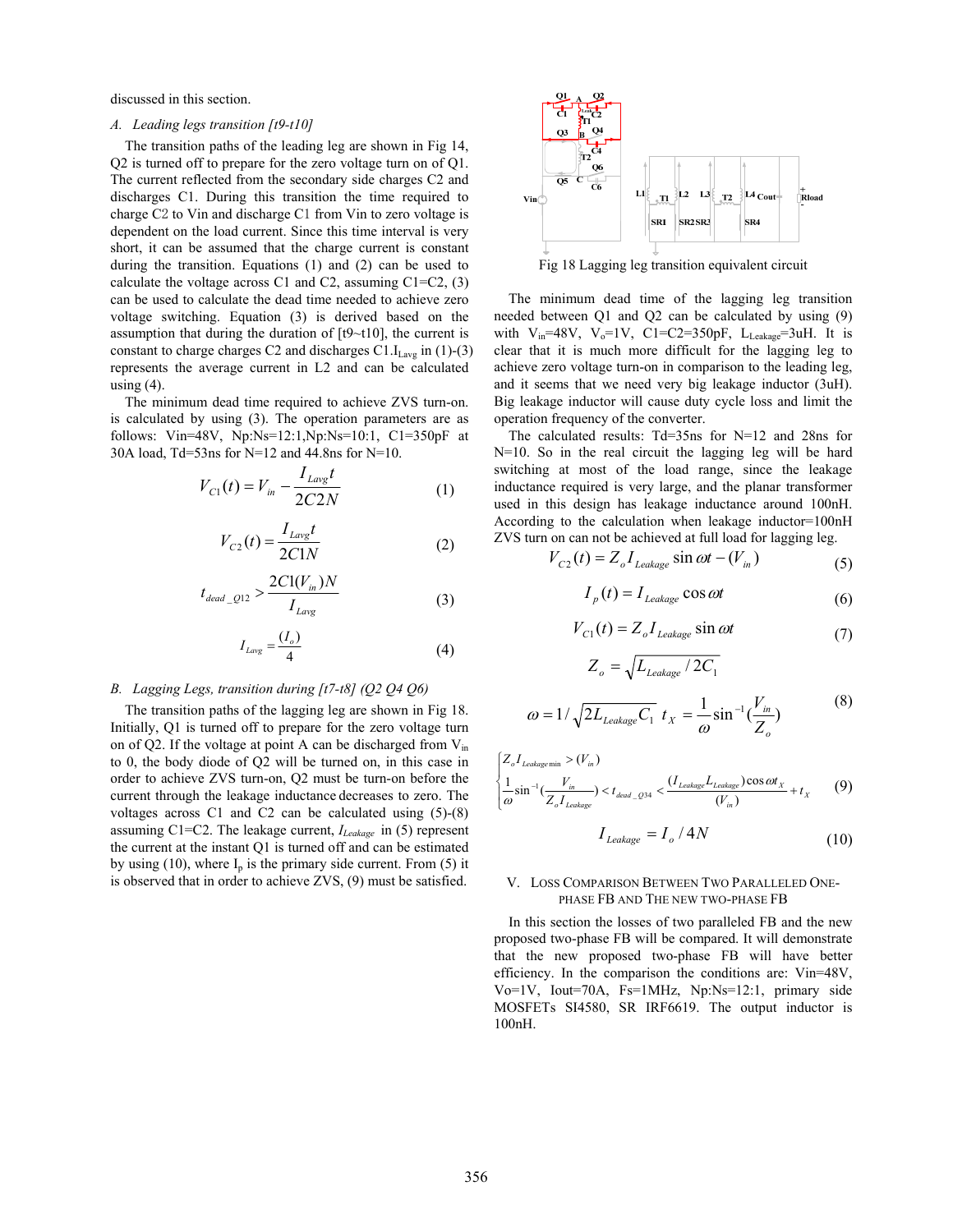## *A. Switching loss*

The switching loss can be calculated using (11) and (12). In a real circuit, the switching loss may be larger due to parasitic components  $[11]$ - $[15]$ , but  $(11)$  and  $(12)$  can still be used to estimate the switching loss. In the new two-phase FB Q1, Q2 Q5 and Q6 will have the same current stress; Q3 and Q4 have higher current stress.

$$
P_{_{on}} = \frac{1}{2} f_s V_{ds} I_{_{PKon}} t_r
$$
 (11)

$$
P_{\text{off}} = \frac{1}{2} f_s V_{ds} I_{\text{PKoff}} t_f \qquad (12)
$$

| <b>Two-Phase FB</b>  | Q1,Q2, | Q <sub>3</sub> | Q <sub>4</sub> | Q7,Q8 |
|----------------------|--------|----------------|----------------|-------|
|                      | Q5,Q6  |                |                |       |
| Ipkoff               | 1.78A  | 1.78A          | 3.54A          | X     |
| Ipkon                | 1.15A  | 1.15A          | 2.29A          | X     |
| Vds                  | 48V    | 48V            | 48V            | X     |
| Fs                   | 1MHz   | 1 MHz          | 1MHz           | X     |
|                      |        |                |                |       |
| <b>Two One-Phase</b> | Q1,Q2, | Q <sub>3</sub> | Q4             | Q7,Q8 |
| FB                   | Q5,Q6  |                |                |       |
| Ipkoff               | 1.78A  | 1.78A          | 1.78A          | 1.78A |
| Ipkon                | 1.15A  | 1.15A          | 1.15A          | 1.15A |
| Vds                  | 48V    | 48V            | 48V            | 48V   |
| Fs                   | 1MHz   | 1 MHz          | 1MHz           | 1MHz  |

Table 1 Current stress comparison between two one-phase FB and two-phase FB

Table 1 lists the peak current stress comparison between two paralleled one-phase FBs and the two-phase FB (the circulating current is neglected in the calculation). Form the table it is noticed that the current stress of Q4 is doubled compared with other MOSFETs. For Q3 since Iq3=Iq2+Iq6, and Iq2 and Iq6 are 120 degree out of phase from each other, Q3 has the same peak current as Q1, Q2 Q5 Q6.

Solely considering the switching loss, the two-phase FB save one primary side MOSFETs compared with two onephase FBs in parallel. Since the total switching loss of the two-phase FB is 7 times of the switching loss of Q1; for the two parallel one-phase FBs is 8 times the switching loss of Q1.

If only four MOSFETs at the primary side and four SRs for the rectifier stage are used, compared with two paralleled onephase FBs no switching loss could be saved since the current stress of the MOSFETs at primary side would be doubled.

If we assume 1)Ton=10nS and Toff=15nS, 2) Lagging leg does not achieve ZVS 3) Leading legs can achieve ZVS and recovery 75% of the switching loss. The calculated results: Two-phase FB 5.77W, two paralleled FB 6.48W, therefore, 0.71W is saved.

# *B. Conduction loss*

The conduction loss can be calculated using (13).Table 2 shows the RMS current comparison between two paralleled one-phase FBs and two-phase FB. Q4's RMS current is doubled compared with Q1. Q3's RMS current is between Q1 and Q4; this benefit is achieved by phase shifting current in Q2 and Q6 120 degree from each other.

$$
P_{con} = I_{RMS} R_{on}
$$
 (13)

| <b>Two-Phase</b> | $Q1,Q2$ , | O3    | Q4    | Q7,Q8 | SR.       |
|------------------|-----------|-------|-------|-------|-----------|
| FB               | 25,06     |       |       |       |           |
| I <sub>RMS</sub> | 0.88A     | .24A  | 1.75A | Х     | 21.4A     |
| <b>Two One-</b>  | Q1,Q2     | O3    | O4    | Q7,Q8 | <b>SR</b> |
| <b>Phase FB</b>  | Q6        |       |       |       |           |
| <b>IRMS</b>      | 0 88A     | 0.88A | 0.88A | 0.88A | 21 4 A    |

Table 2 RMS current comparison between two one-phase NFBs and two-phase NFB

Compared with two paralleled FB at the primary side the two-phase FB will have more conduction loss, at secondary side they will have the same conduction loss. The calculated total MOSFETs conduction loss: Two-phase FB 3.17W, two paralleled FB 3.143W.





Fig 19 Losses breakdown comparison between the two-phase FB and two paralleled FB at 1MHz and 1V/70A load

The loss breakdown comparison between the two-phase FB and two paralleled FB at 1MHz switching frequency is shown in Fig 19, it is observed that the total loss is reduced form 14.32W(for two paralleled FB) to 13.28W (for two-phase FB), 1.04W loss is saved because of the fewer MOSFETs results in less gate loss and phase-shift control reduce the switching loss.

#### VI. EXPERIMENTAL RESULTS

To verify the analysis in previous sections two prototypes were built on a 12 layers 2oz copper PCB, one with four output inductors, the other with three output inductors. Primary MOSFET is SI4850, four IRF6619s are used as synchronous MOSFETs.

Fig 20 illustrates the leading leg transition of Q5 at 50A,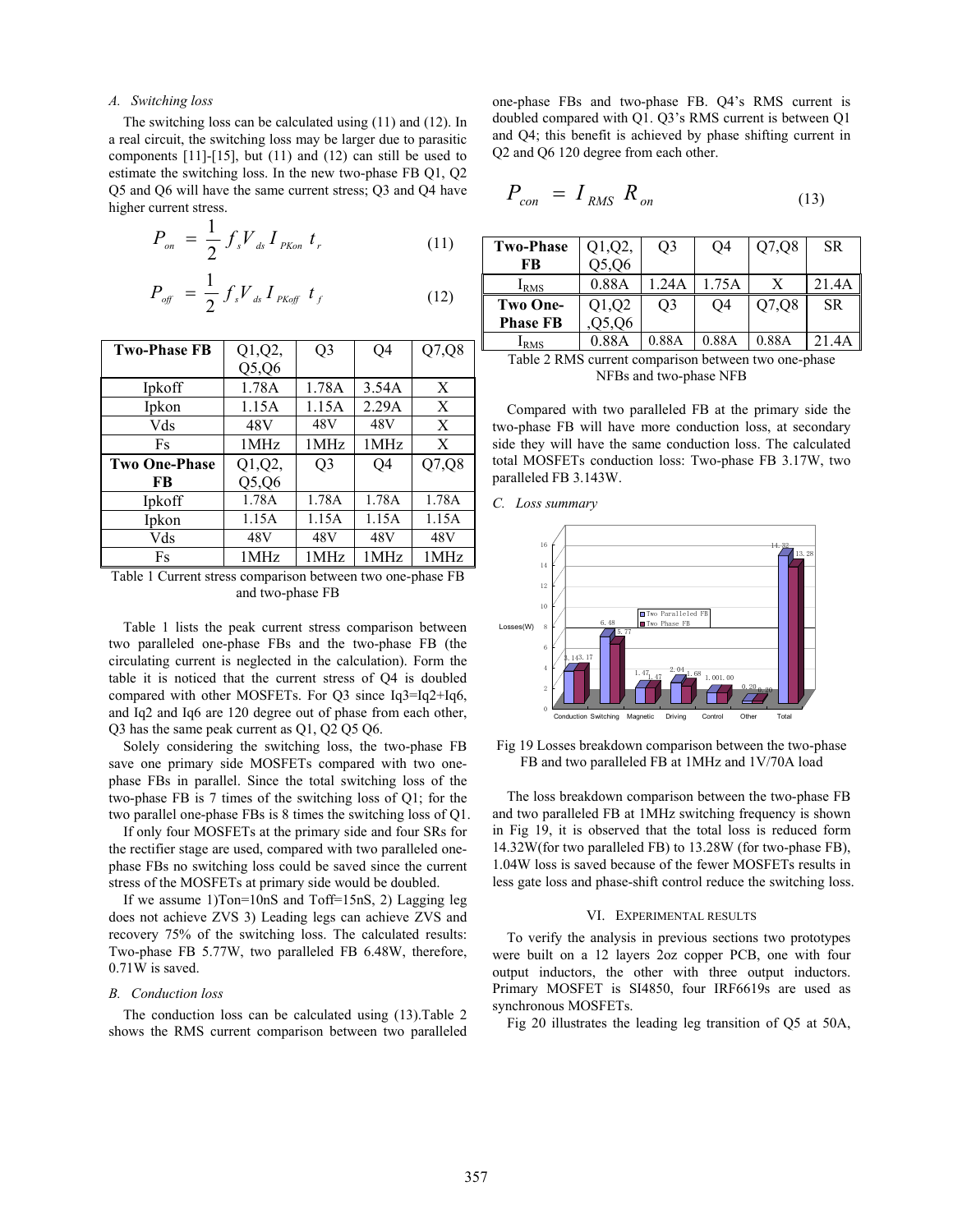1MHZ. It is observed that Vgs rises after Vds reduces to zero, and ZVS turn-on is achieved.



50A

Fig 21 shows the switching transition of the lagging leg at 1V/65A, from the testing results we can see that lagging leg did not achieve ZVS turn on. The failure of ZVS turn-on occurs because at 48V input the input current is small which limit the energy stored in the leakage inductance. This is also proved the analysis in section IV.



Fig 21 Zero voltage turned on of Lagging Leg MOSFET Q6 is not achieved



Fig 22 shows the gate signal of the synchronous MOSFETs,

each phase is 120 degree shifted from each other so the ripple current of the output inductor can cancel each other; therefore, small output inductor can be used to improve dynamic performance.

Fig 23 illustrates the synchronous MOSFETs turn-on and turn-off transition. From the waveform it is observed that during the turn-on transition SR will be turned on before it begins to conducts the current, and SR's body diode does not turn on during the turn-on transition.



Fig 23 Synchronous MOSFET turn-on and turn-off transition



Fig 24 Measured efficiency of Two Phase Isolated Full Bridge at 1MHz switching frequency, compared with two parallel FB.

Fig 24 depicts the measured efficiency curve of the twophase FB prototype operating at 1MHZ switching frequency, from 1V/10A till 1V/70A. From the testing result we can see that for the prototype with four output inductors 81.3% efficiency is achieved at full load compared with the two paralleled FB 80.4% around 1% improvement is achieved. At light load 20A around 4% improvement is achieved. This is because two-phase FB has fewer components at primary side and phase shift control results in less switching loss and gate loss. When the number of inductors are reduced from four to three at full load 1V/70A 80.8% is achieved, and efficiency is reduced by 0.5% because higher conduction loss from the output inductor.

Compared with the results of the one-phase FB with four